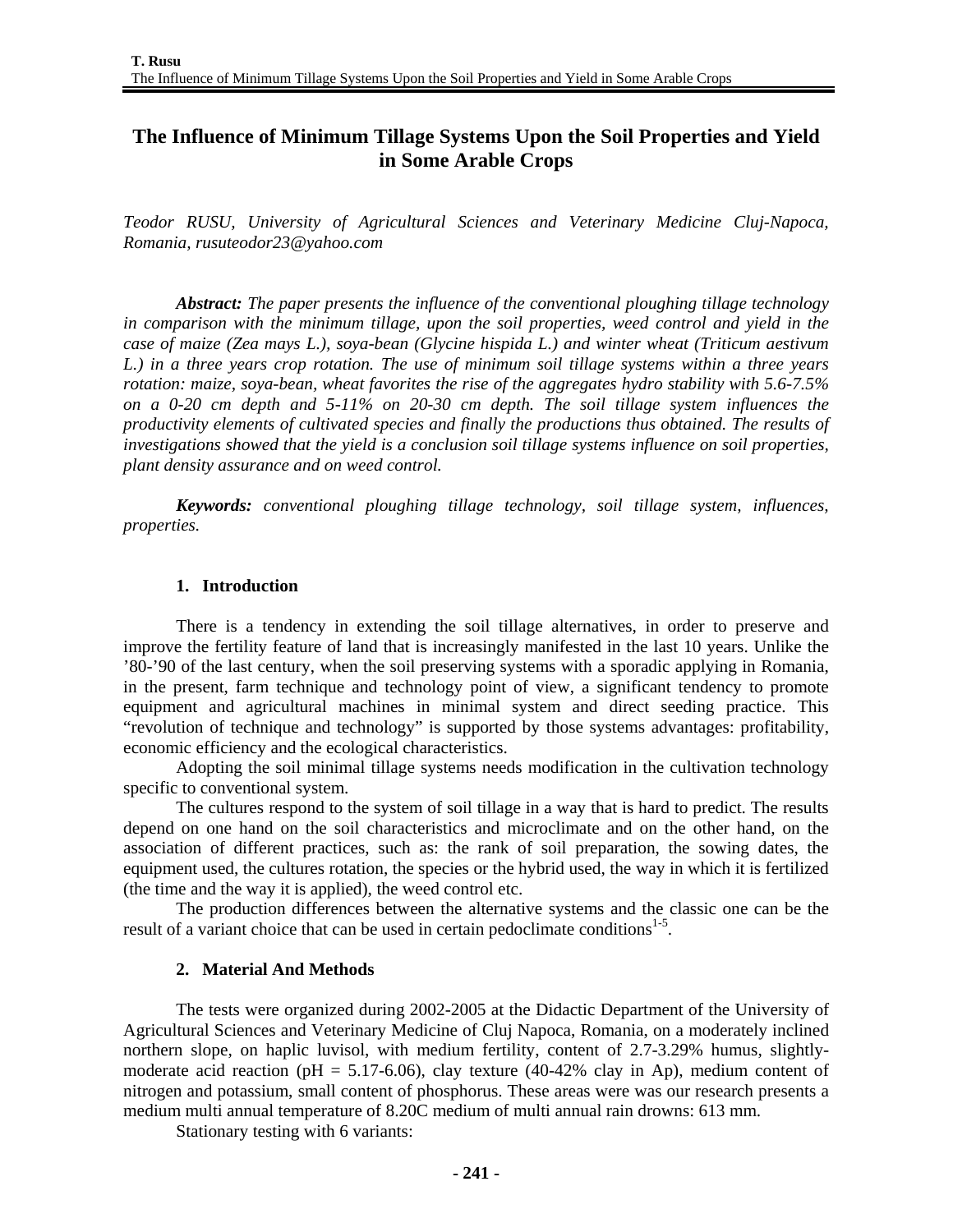|                  | The classic systems: $V_1$ -classic plough + disc -2x (control) |  |  |  |  |
|------------------|-----------------------------------------------------------------|--|--|--|--|
|                  | $V_2$ – reversible plough + rotary harrow                       |  |  |  |  |
| Minimum tillage: | $V_3$ – disc + rotary harrow                                    |  |  |  |  |
|                  | $V_4$ – rotary harrow                                           |  |  |  |  |
|                  | $V_5$ – paraplow + rotary harrow                                |  |  |  |  |
|                  | $V_6$ – chisel + rotary harrow                                  |  |  |  |  |
|                  |                                                                 |  |  |  |  |

The several variants were tested three times in a row. In one variant the area of a land was 300  $m<sup>2</sup>$ . The cultures resulted from rotation were: maize, soya-bean, and winter-wheat. The biological material was represented by the 200 Turda – hybrid maize, S2254RR – a variety of soyabean resistant to Roundup Ready and the Ariesan – species for the winter-wheat. Except for the soil tillage, all the other technological sequences of sowing, fertilizing, weed control, are identical in all the variants.

The weed control for maize was accomplished by a preemergent – ppi (pre planting incorporated) treatment with the Guardian CE herbicide (acetochlor 820-860  $g/l$  + antidote) 2.5 l/ha; 2 treatments postemergent – on vegetation with Roundup Ready (glifosat acid 360 g/l) 2.5-2 l/ha for soya-bean; a postemergent treatment with Icedin Super (dicamba 100  $g/l + 2.4D 280g/l$ ) 1.0 l/ha for winter-wheat.

The following soil properties were determined: hydro stabile macro-aggregates (Czeratzki method), apparent density (cylinder 100 cm<sup>3</sup>), pH (H<sub>2</sub>O), soil permeability (double ring infiltration) humus (Walkley-Black method), total N (Kjeldahl method), mobil P, mobil K and V (rate of saturation in bases). The amount of weed was assessed in 3 replicates on a 0.25  $m^2$  area for each lot experimental. The crop yields were determined for every crop, treatment and replicate, result has been made according to the statistical analysis of variance (ANOVA test).

### **3. Results And Discussion**

The evolution of agrophysical properties on haplic luvisol depending on the soil tillage system. The effect of soil tillage systems' action over the structure provokes a special theoretical and practical interest. Hydro stability of structural aggregates (H.S.) determined at every yield show firstly for the minimum tillage systems a growth in stability in the soil's surface towards its depth. At the end of the 3 rd year of tests the results acquired set the stability rate in a variation domains of 62.4-74.5% hydro stabile macro-aggregates.

As opposed to the witness classic plough + disc-2x variation of the stability rate was higher within the minimum systems:  $1.6-5.6\%$ , on  $0.10$  cm depth,  $1.1-7.5\%$  on  $10-20$  cm depth and  $5-11\%$ on 20-30 cm depth (Table 1).

|          | Soil tillage system |          |            |            |        |            |            |  |  |
|----------|---------------------|----------|------------|------------|--------|------------|------------|--|--|
|          | Depth               | Plough   | Plough     | Disc       | Rotary | Paraplow   | Chisel     |  |  |
| Rotation |                     | $+$ disc | $+$ rotary | $+$ rotary | harrow | $+$ rotary | $+$ rotary |  |  |
|          | $\rm cm$            | $-2x$    | harrow     | harrow     |        | harrow     | harrow     |  |  |
| Maize    | $0 - 10$            | 58.2     | 59.1       | 58.7       | 59.4   | 59.6       | 59.0       |  |  |
|          | $10-20$             | 60.2     | 65.0       | 61.5       | 69.2   | 69.0       | 69.5       |  |  |
|          | $20 - 30$           | 61.6     | 64.2       | 62.4       | 68.5   | 69.4       | 69.6       |  |  |
| Soya-    | $0-10$              | 63.8     | 64.1       | 65.3       | 66.8   | 67.4       | 67.4       |  |  |
| bean     | $10-20$             | 64.4     | 65.3       | 68.2       | 70.4   | 70.6       | 70.6       |  |  |
|          | $20 - 30$           | 65.5     | 66.4       | 70.4       | 73.5   | 71.5       | 72.4       |  |  |

Table 1 The evolution of stability rate (H.S.,%) on a haplic luvisol depending on the soil tillage system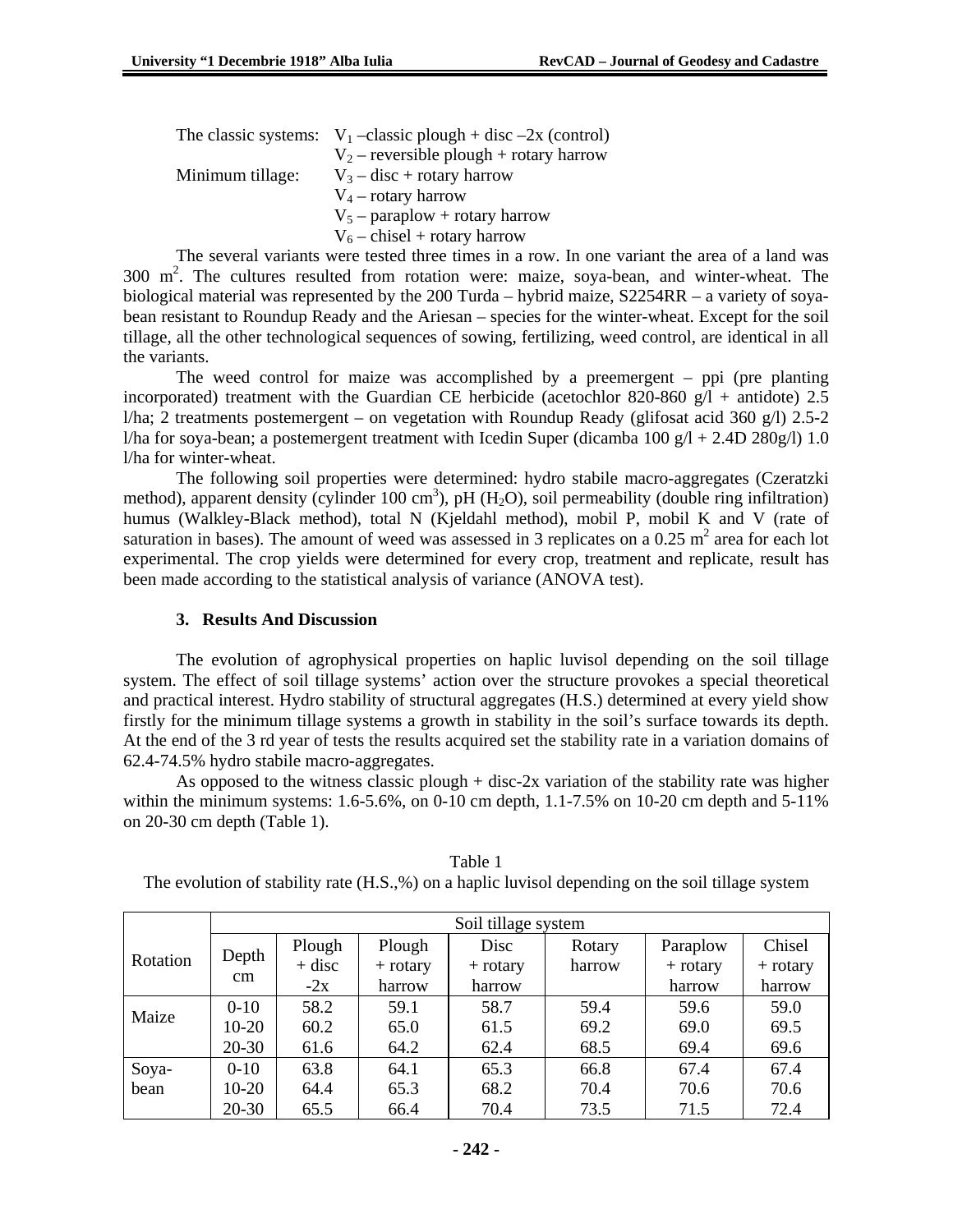| Winter- | 1 <sub>0</sub><br>1 U<br>. . | 62.4        | 63.0 | 64.5                     | 68.0 | 67.5 | 64.0 |
|---------|------------------------------|-------------|------|--------------------------|------|------|------|
| wheat   | $0 - 20$<br>1 <sub>0</sub>   | 66.0        | 66.8 | $\sim$<br>67.2           | 73.5 | 68.0 | 67.1 |
|         | $-30$<br>$20 - 3$            | ے م<br>63.J | 70.0 | 71 <sup>5</sup><br>ل د 1 | 74.5 | 69.2 | 68.5 |

The state of physical settlement of the soil expressed through the apparent density (A.D.) calculated annually as an average of the determinations on phenophase shows that in all years of experimenting a better mellow on the 0-20 cm depth at variants were the plough is used  $(A.D. = 1.0$  $-$  1.38 g/cm<sup>3</sup>). Beneath the depth of 20 cm the soil remains slightly ram with medium values (A.D.  $= 1.4 - 1.45$  g/cm<sup>3</sup>).

Thus it is shown stratification on the soil's profile from the point of view of settlement state, through the existence of a layer that can be ploughed (trough the energetic tillage). The tillage without turning off the soil with paraplow and chisel respectively leads to an apparent density value raising and slightly decreasing in underploughing level.

After three years of applying the same soil tillage system, one can notice with the help of determinations that the soil's capacity to retain water is better when working with rotary harrow and chisel variant, the values being 5.54 and respectively 5.08  $1/m^2/min$ . For witness classic plough + disc-2x the water quantity tickled in was of  $4.25 \frac{\text{m}^2}{\text{min}}$ . The lowest amount was registered for rotary harrow variant with  $3.21$  l/m<sup>2</sup>/min.

*The evolution of agrochemical properties on haplic luvisol depending on the soil tillage system.* The soil's content of humus depending on the variant used of tillage has at the end of three years of experimenting limits that very between 2.28-3.29% and the depth 0-20 cm with obvious tendency to grow if the minimum system with paraplow and chisel is used (table 2). The increasing of organic matter and even of humus is due to the vegetal remainders partially incorporated and to an adequate biological activity.

The soil's content of phosphorus and mobile potassium change significantly under the influence of soil tillage system in the way that the administered fertilizers are located at different depots. Thus working with disc harrow or rotary harrow locates large quantities of mobile phosphorus in the first 10 cm of tillage soil. The paraplow and chisel do the exact same thing but we have to mention that phosphorus reaches 10-20 cm deep in practically equal quantities with the classic tillage system that involves ploughing.

The intensity of aeration and the thickness of plants motivate the lower contents of mobile phosphorus in the variant where the classic ploughing is used.

| Soil tillage           | Depth,                         | pH <sub>(H2O)</sub>  | Humus                | N total                 | P mobil       | K mobil           | V              |
|------------------------|--------------------------------|----------------------|----------------------|-------------------------|---------------|-------------------|----------------|
| system                 | cm                             |                      | $\%$                 | %                       | ppm           | ppm               | %              |
| $Plough+$<br>$disc-2x$ | $0-10$<br>$10-20$<br>$20 - 30$ | 6.06<br>6.08<br>6.30 | 2.55<br>2.28<br>2.70 | 0.220<br>0.217<br>0.242 | 12<br>15<br>4 | 155<br>134<br>117 | 79<br>80<br>83 |
| $Disc+$                | $0-10$                         | 5.90                 | 2.72                 | 0.195                   | 34            | 211               | 78             |
| rotary                 | $10-20$                        | 5.79                 | 2.68                 | 0.217                   | 12            | 122               | 79             |
| harrow                 | $20 - 30$                      | 6.13                 | 2.11                 | 0.200                   | 7             | 125               | 84             |
| Rotary<br>harrow       | $0-10$<br>$10-20$<br>$20 - 30$ | 5.81<br>6.03<br>5.95 | 2.70<br>2.59<br>2.32 | 0.226<br>0.241<br>0.235 | 33<br>9<br>3  | 196<br>131<br>125 | 79<br>80<br>79 |

Table 2

The influence of soil tillage system upon certain agrochemical properties of haplic luvisol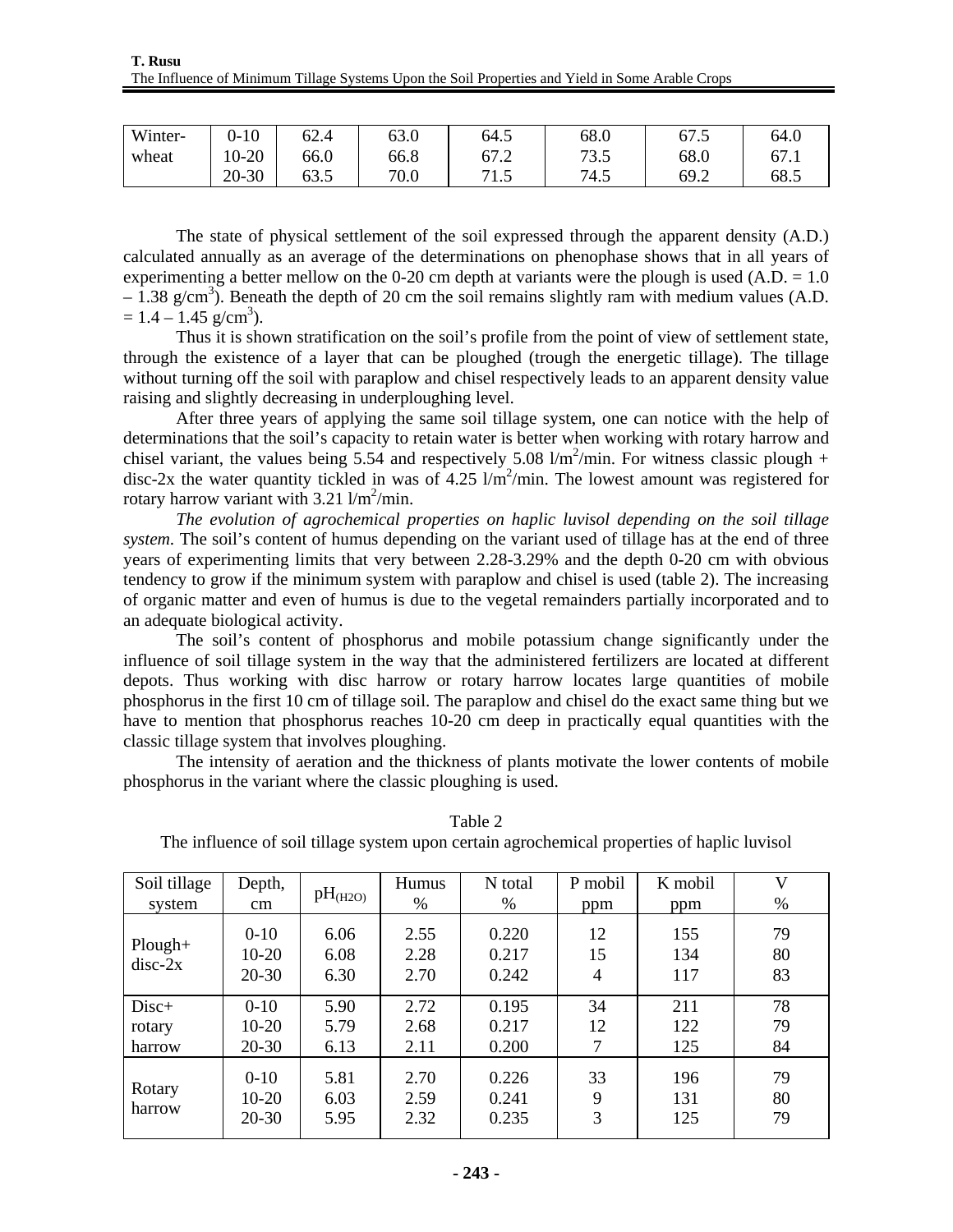| Paraplow $+$ | $0 - 10$  | 5.62 | 3.00 | 0.252 | 25 | 158 | 74 |
|--------------|-----------|------|------|-------|----|-----|----|
| rotary       | $10-20$   | 5.72 | 3.06 | 0.239 | 10 | 117 | 74 |
| harrow       | $20 - 30$ | 5.80 | 2.53 | 0.224 | 8  | 128 | 75 |
| Chisel+      | $0 - 10$  | 5.77 | 3.29 | 0.280 | 27 | 207 | 75 |
| rotary       | $10-20$   | 5.73 | 3.16 | 0.263 | 12 | 151 | 73 |
| harrow       | $20 - 30$ | 5.80 | 2.62 | 0.240 | 7  | 122 | 79 |

The soil's reaction and the rate of saturation in bases, remain practically unchanged regardless of the way in which the soil was tillage except for the variants where the paraplow and chisel were used and pH tendencies is to drop and the soil to acidify as a result of hydrogen status growing and base status dropping.

*The influence of soil tillage system upon the yield in the case of maize, soya-bean and winter-wheat*. The soil tillage system influences the productivity elements of cultivated species and finally the productions thus obtained. Two elements are considered worthy being analysed taking into account the influence they have on production: plants density and weeding rate. The results show in all years of experimentation the change of culture density when applying the minimum system (table 3). When this applied on such type of soil it is imperious to differentiate the conventional system considering the aspect of optimum density by the quantity of seed that is used.

The influence of different soil tillage systems upon the plants density and weeding in the case of maize, soya-bean and winter-wheat crops cultivated on haplic luvisol Variant /  $P$ lough +  $\vert$  Disc +  $\vert$  Rotary  $\vert$  Paraplow  $\vert$  Chisel + disc rotary rotary harrow + rotary rotary

Table 3

| <u>, ai iuile /</u> |                | $1.10u_{5}u$ | 1 IVUEII 1 | <b>DISC 1</b> | <b>Troug</b> | r araprow  | $\sum_{i=1}^{n}$ |
|---------------------|----------------|--------------|------------|---------------|--------------|------------|------------------|
| Characteristic      |                | disc         | rotary     | rotary        | harrow       | $+$ rotary | rotary           |
|                     |                | $-2x$        | harrow     | harrow        |              | harrow     | harrow           |
|                     |                |              |            |               |              |            |                  |
| Plants/ $m^2$       | M              | 3.5          | 3.8        | 3.3           | 3.3          | 3.5        | 3.5              |
| Plants/ $m^2$       | S              | 24.3         | 24.7       | 18.5          | 19.4         | 17.8       | 16.4             |
| Plants/ $m^2$       | W              | 480          | 500        | 460           | 475          | 465        | 440              |
|                     |                |              |            |               |              |            |                  |
|                     |                |              |            |               |              |            |                  |
| Weeding             | M <sup>1</sup> | 65.9         | 54.4       | 86.2          | 110.2        | 78.3       | 85.3             |
| Weeds/ $m^2$        | $S^2$          | 63.8         | 62.6       | 87.9          | 92.2         | 88.1       | 87.7             |
|                     | $S^1$          | 2.3          | 1.7        | 1.7           | 2.1          | 1.8        | 2.0              |
|                     | $W^1$          | 24.1         | 18.7       | 27.7          | 36.3         | 26.1       | 30.5             |
|                     |                |              |            |               |              |            |                  |

 $M$  - maize, S - Soya-bean, W - winter-wheat, <sup>1</sup>Determination acquired when yielding, <sup>2</sup> Determination acquired before the first treatment.

One thing that weeds to be mentioned is that when applying the minimum tillage systems of working the land the results are both in immediate effects, satisfactory productions and also the preserving and the increasing of soil fertility which has profitable effects in time.

The productions obtained showed that differences in productivity are possible by applying minimum tillage systems, the relation working variant – culture plant being decisive. Thus, related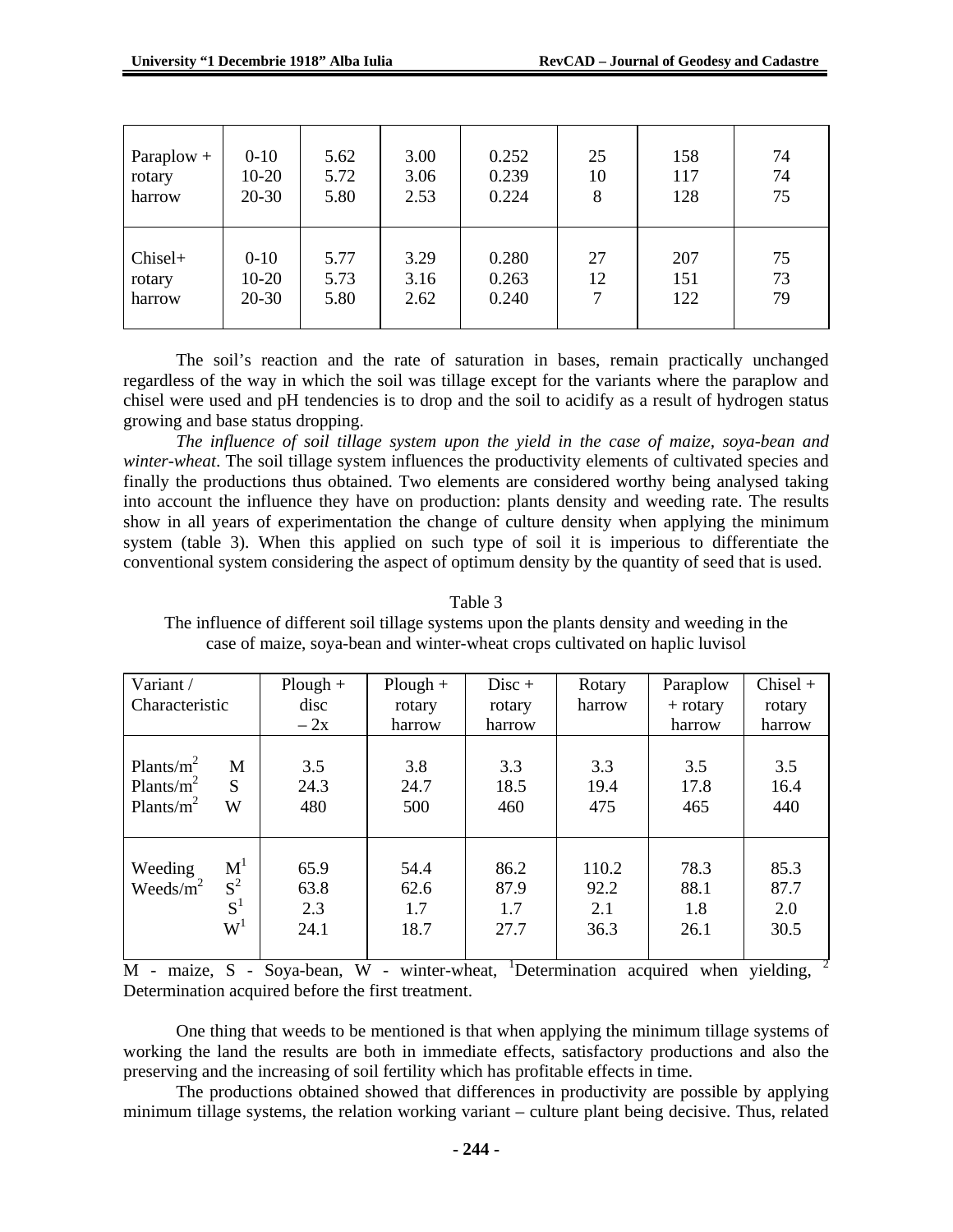to conventional working system, the productions registered in minimum tillage working represented 89-97% in maize, 103-112% in soya-bean, 93-99% in winter-wheat (Table 4).

The applying of any variant can be taken into consideration, regarding culture, climate conditions, available agricultural equipment and the measures of protecting the plants (especially the weed control).

| soya-bean and winter-wheat crops cultivated on haplic luvisol |             |            |          |        |            |            |  |
|---------------------------------------------------------------|-------------|------------|----------|--------|------------|------------|--|
| Variant /                                                     | $Plough +$  | $Plough +$ | $Disc +$ | Rotary | Paraplow   | $Chisel +$ |  |
| Characteristic                                                | $disc - 2x$ | rotary     | rotary   | harrow | $+$ rotary | rotary     |  |
|                                                               |             | harrow     | harrow   |        | harrow     | harrow     |  |
|                                                               |             |            |          |        |            |            |  |
| Maize<br>kg/ha                                                | 4860        | 5849       | 4314     | 4583   | 4730       | 4710       |  |
| $\%$                                                          | 100         | 120        | 89       | 94     | 97         | 97         |  |
| $Diff. \pm$                                                   | MT.         | $+989$     | - 546    | $-277$ | $-130$     | $-150$     |  |
| Significance                                                  | MT.         | ***        | 000      | 000    |            | $\Omega$   |  |
|                                                               |             |            |          |        |            |            |  |
|                                                               |             |            |          |        |            |            |  |
| Soya<br>kg/ha                                                 | 3025        | 3546       | 3146     | 3313   | 3385       | 3113       |  |
| $\%$                                                          | 100         | 117        | 104      | 109    | 112        | 103        |  |
| $Diff. \pm$                                                   | MT.         | $+521$     | $+121$   | $+288$ | $+360$     | $+88$      |  |
| Significance                                                  | MT.         | ***        |          | $**$   | $**$       |            |  |
|                                                               |             |            |          |        |            |            |  |
|                                                               |             |            |          |        |            |            |  |
| Wheat<br>kg/ha                                                | 3730        | 3986       | 3683     | 3612   | 3615       | 3486       |  |
| $\frac{0}{0}$                                                 | 100         | 107        | 99       | 97     | 97         | 93         |  |
| Diff. $\pm$                                                   | MT.         | $+256$     | $-47$    | $-118$ | $-115$     | $-244$     |  |
| Significance                                                  | MT.         | $\ast$     |          |        |            | $\Omega$   |  |
|                                                               |             |            |          |        |            |            |  |

Table 4 The influence of different soil tillage systems upon the yield in the case of maize,

Maize: DL 5% = 100.01 kg/ha, DL 1% = 151.45 kg/ha, DL 0,1% = 243.30 kg/ha. MT – control variant.

Soya: DL 5% = 190.75 kg/ha, DL 1% = 271.16 kg/ha, DL 0,1% = 392.62 kg/ha. Wheat: DL 5% = 241.21 kg/ha, DL 1% = 338.57 kg/ha, DL 0,1% = 477.99 kg/ha

### **4. Conclusions**

The soil tillage system influences the productivity elements that derive from the different thickness of plants and the influence of weed upon the vegetation factors, mostly upon water and nourishing substances.

By applying the minimum soil tillage systems one can obtain productions comparable to the classical variant with ploughing as for the maize, soya-bean and winter-wheat yield. The productions are equal or even greater for the minimum soil tillage system in the case of soya-bean crop and for the disc + rotary harrow, rotary harrow and paraplow + rotary harrow variants for the winter-wheat crop.

The advantages of unconventional soil tillage systems can be turned into account as improving methods in weak productive soils with reduced structure stability on slope fields and as measures of conservation the soils on the rest of the surfaces.